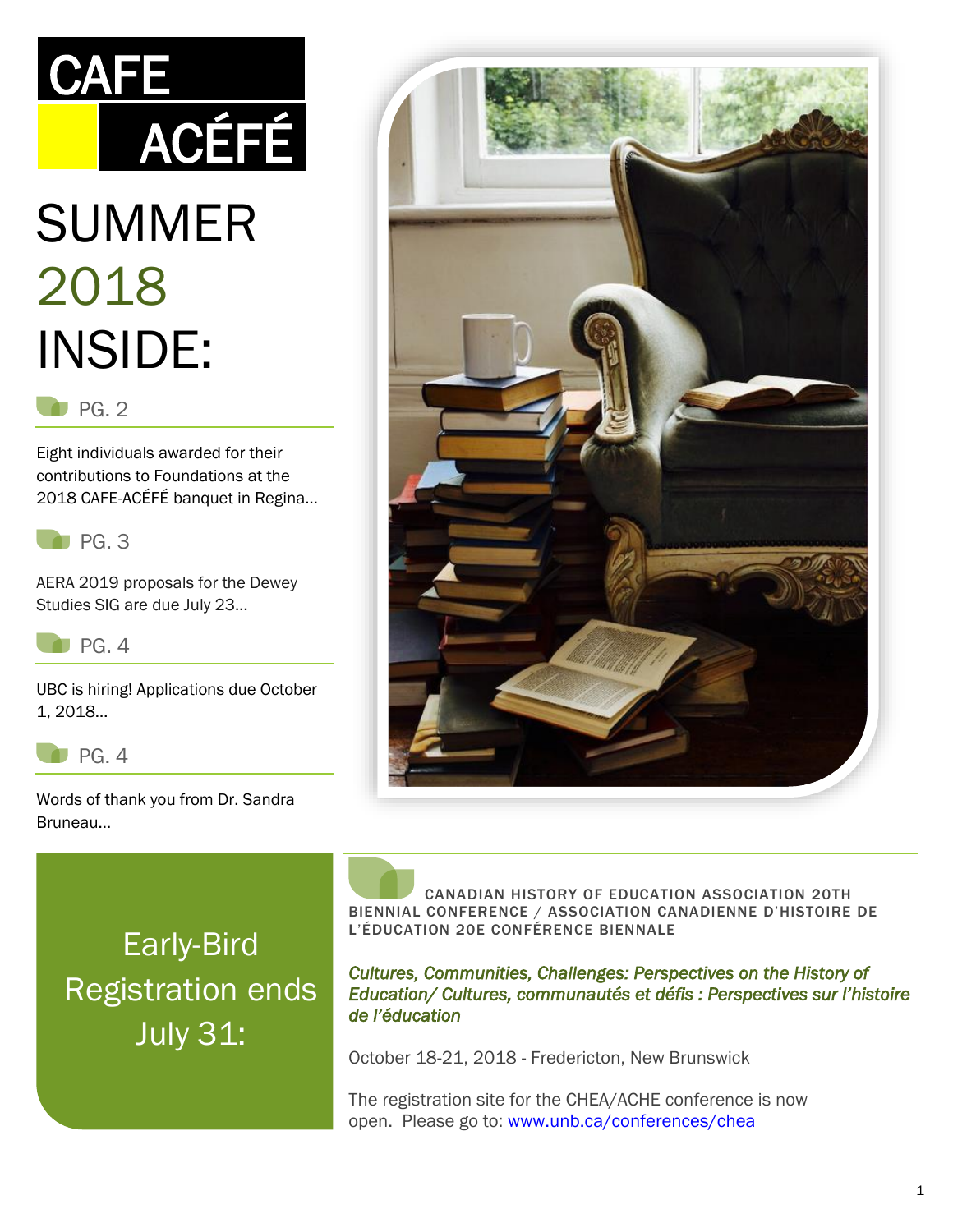## CONGRATULATIONS TO THE 2018 CAFE AWARD RECIPIENTS!



### 2018 CAFE DISTINGUISHED AWARD RECIPIENTS

At our annual CAFE-ACÉFÉ banquet in Regina on May 29, 2018, the following individuals were recognised for their contributions to Foundations in Education:

- Dr Sandra Bruneau Distinguished Service Award
- Dr. Gerald Walton Outstanding Advising and Mentoring Award
- Dr Awad Ibrahim (University of Ottawa) and Dr. Ali Abdi (University of British Columbia) Publication Award for Multi-Authored Edited Books
- Dr Sarah Wright Cardinal E. Lisa Panayotidis Dissertation Award in the Foundations of Education
- Andrew Morrison, MEd Masters Thesis Recognition Award
- Bridgette Atkins, MA Masters Thesis Recognition Award
- Nicole Redmond, MA Masters Thesis Recognition Award

#### Read more on our web site: https://www.cafe-acefe.com/award-recipients

As in all awards committees, members struggle with decisions to ensure that what CAFE recognizes is stellar and, of course, academics have different views as was noted in the individual comments. I would like to thank the many CAFE members who provided the reviews in order to make the selections that were presented both yesterday and today. Without you, these awards and recognitions could not be given.

Shirley Van Nuland, Chair, CAFE Awards Committee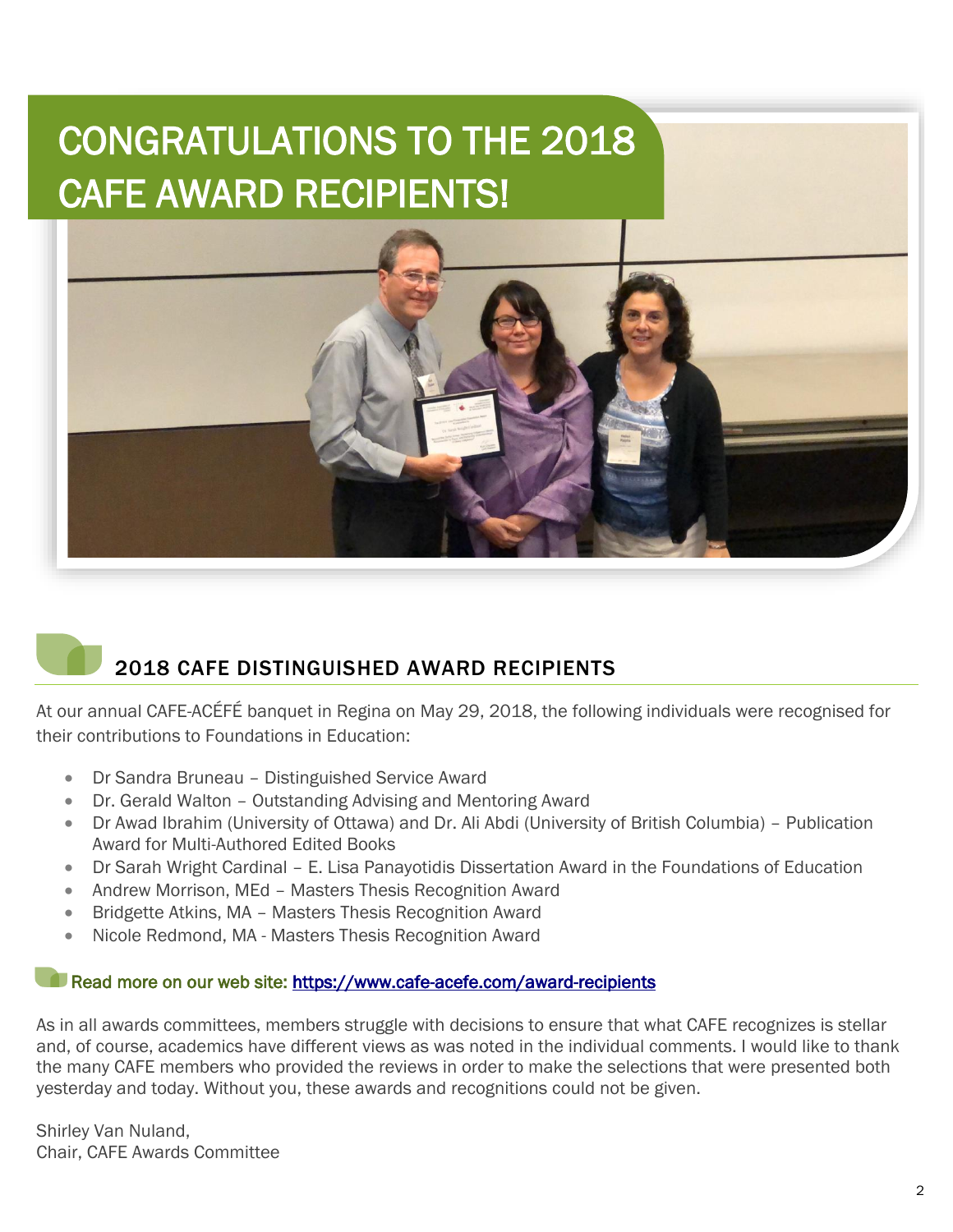

Dear CAFE members,

AERA 2019 Dewey Studies SIG Proposals Due July 23

As Program Chair, I encourage you to prepare and submit an AERA 2019 proposal to the Dewey Studies Special Interest Group. Let's make AERA 2019 in Toronto, Canada, an opportunity to consider the thinking of Dewey as it has influenced, impacted, and challenged conceptions of education, research, truth, and evidence, worldwide.

This year's AERA theme is" Leveraging Education Research in a "Post-[Truth" Era: Multimodal Narratives to Democratize](http://www.aeramail.org/l.jsp?d=3397.485413.78.1SbV81Upo)  [Evidence.](http://www.aeramail.org/l.jsp?d=3397.485413.78.1SbV81Upo)" Submit proposals online by July 23, 2018: [submission portal](http://www.aeramail.org/l.jsp?d=3397.485417.78.1SbV81Upo)

Direct Questions to [Margaret.Macintyre.Latta@ubc.ca](mailto:Margaret.macintyre.Latta@ubc.ca)

Enjoy summer! Sincerely, Margaret Latta

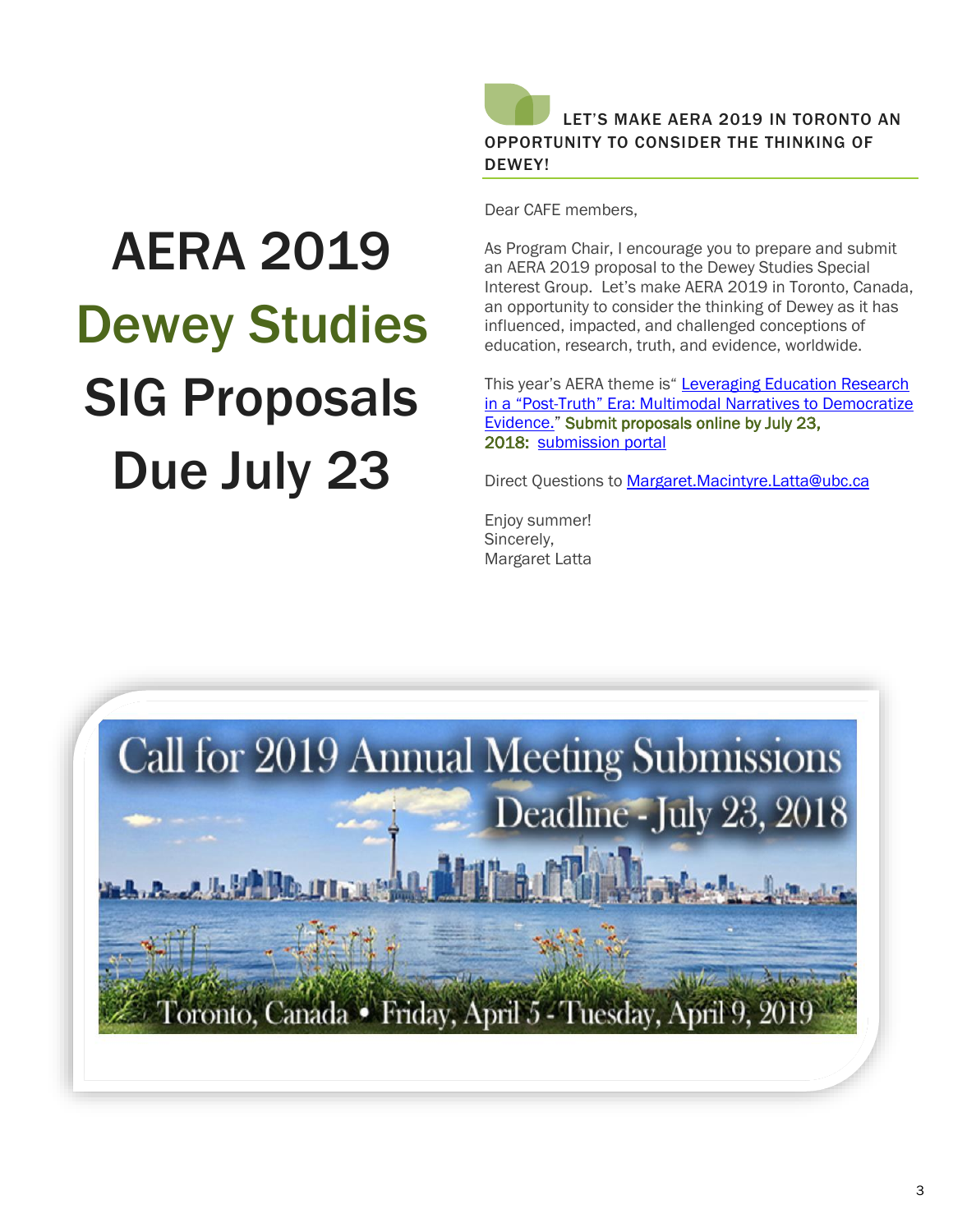

#### ASSISTANT PROFESSOR IN SOCIAL STUDIES EDUCATION (TENURE-TRACK) DEPARTMENT OF CURRICULUM & PEDAGOGY, FACULTY OF EDUCATION UBC

Dear CAFE members,

The Department of Curriculum & Pedagogy (EDCP) in the Faculty of Education at the University of British Columbia (Vancouver Campus) invites applications for a tenure-track faculty position at the rank of Assistant Professor in the field of Social Studies Education, with an emphasis on history education. The appointment is expected to start July 1, 2019, or a date agreed upon by the University and the successful candidate.

Scholars with a doctorate, an established record of academic accomplishments in Social Studies Education (peerreviewed publications and potential for success with competitively adjudicated funding) consistent with an appointment at the rank of Assistant Professor at UBC are encouraged to apply. Experience in K-12 school systems is a significant asset.

**Applications are due October 1, 2018.** They are to be sent to Dr. Samson Nashon, Professor and Head, Department of Curriculum & Pedagogy, Faculty of Education, at [samson.nashon@ubc.ca](mailto:samson.nashon@ubc.ca), with a copy to [anna.ip@ubc.ca.](mailto:anna.ip@ubc.ca) For further information, please visit: [http://edcp.educ.ubc.ca/about/career-centre/.](http://edcp.educ.ubc.ca/about/career-centre/)

#### DR SANDRA BRUNEAU'S WORDS OF THANK YOU - CAFE DISTINGUISHED SERVICE AWARD 2018, CSSE CONFERENCE, U. REGINA

CAFE Friends:

Please accept my thanks for this award, I am sorry that flu has prevented me from travelling to Regina to accept it, and in my home province too. Nevertheless, our good colleague, Professor Don Cochrane, agrees to convey to you my sincere appreciation.

I was introduced at the University of Saskatchewan to philosophical studies, and then to Education, graduating from the U. of S. Philosophy Department, and later from Education, a good many years ago. In Education at the time,

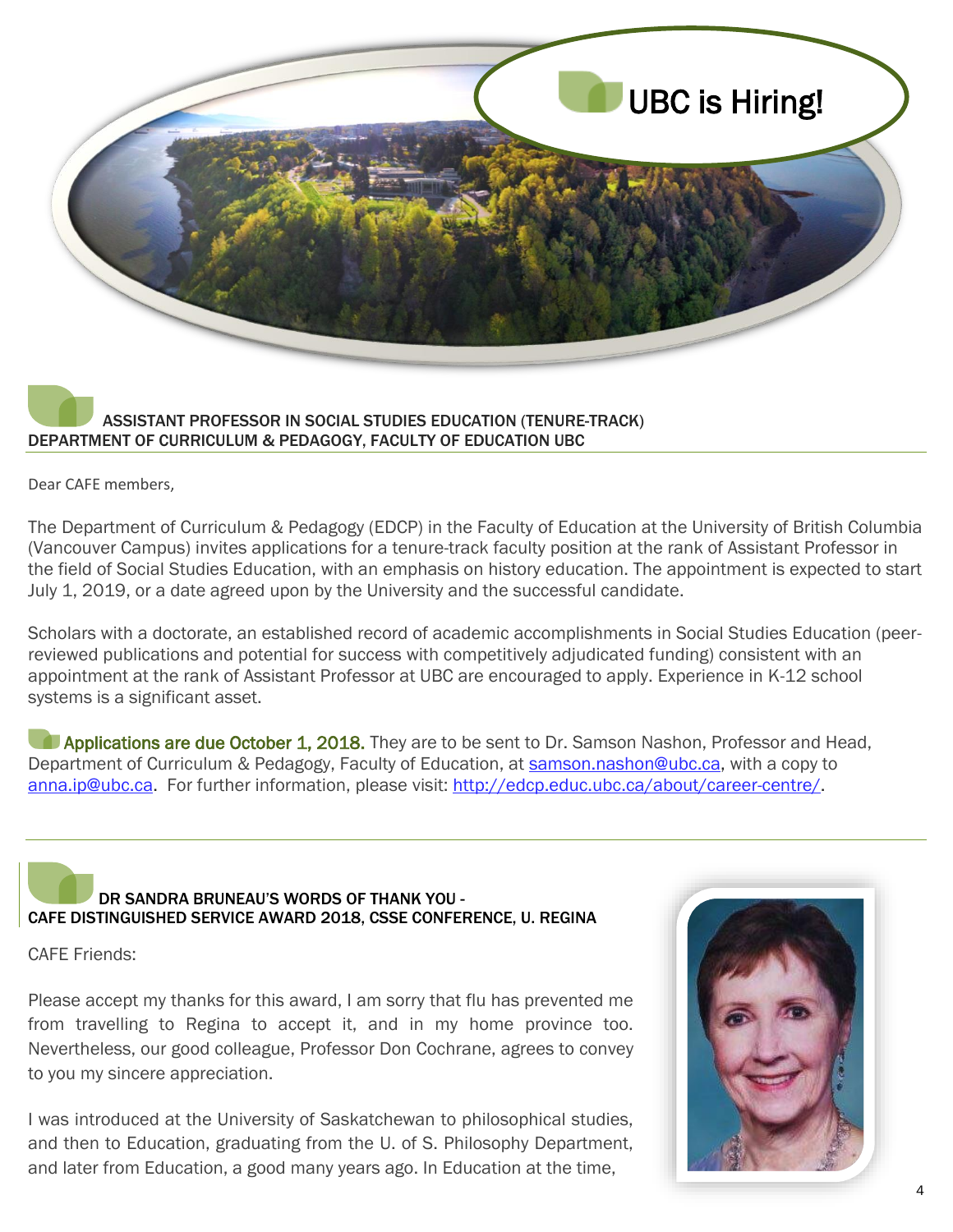"… the marriage of Philosophy and History is likely a very good and useful thing."

Professors Keith Sutherland and Doris Dyke, both steeped in education foundations, led me on "a path of righteousness" in their courses *"Introduction to Foundations"* and *"Philosophy of Education,"* until my feet were good and wet—not in pooled concrete foundations, but in concrete particulars and abstractions.

My thinking was also shaped when I married Bill Bruneau- -an historian of education—who keeps me on my toes, inspires me, and checks me up. For over 53 stimulating years he has been by my side. If I pose any question or

make any remark about meanings, or premises, or arguments, or the adequacy of conclusions, he is always quick to explore matters with me and to ask about context, history, major players, influences on thinking, and what has come before. *Oh well…..*

What, for me, is an urgent matter in a social or educational dispute, is viewed by him as a concern of the ages. *"It was ever thus….."*

While I might declare, "We must do the right thing!!" he might declare, "Well let's first look at past examples, and assess the context before deciding on what is *strategic*, not just right."

*Conclusion*: the marriage of Philosophy and History is likely a very good and useful thing.

I am also indebted to UBC Faculty of Education in which I completed graduate studies in Philosophy of Education. At the time, UBC's cohort of professors of Education Foundations, including Philosophy of Education, was the largest and most exciting there has been on the west coast. My fellow graduate students and I--in history, sociology and philosophy of education--were all inspired and greatly assisted.

Now, as I continue my work with the nine BC teacher education programs, I am reminded of what's being done on the front lines of teacher education across the country and the critical role all of you play to prepare teachers and to engage practicing teachers and administrators in advanced studies. (This has been true, of course, well before CAFE was founded to highlight and advocate for such work.)

I am not on the front lines, as are classroom teachers and university professors, but I work with those who design and implement teacher education programs. I offer advice and recommendations about policies and practices, looking for opportunities to advocate for the foundations of education. As all of us know, this is not an easy task!

"In this day of rapid reponse, quickly changing demographics, "alternative" facts, powerful social media forces, and loud voices……historians, sociologists, comparative educators, and philosophers—all of us can appreciate anew the importance of research, writing, and teaching in our foundation areas."